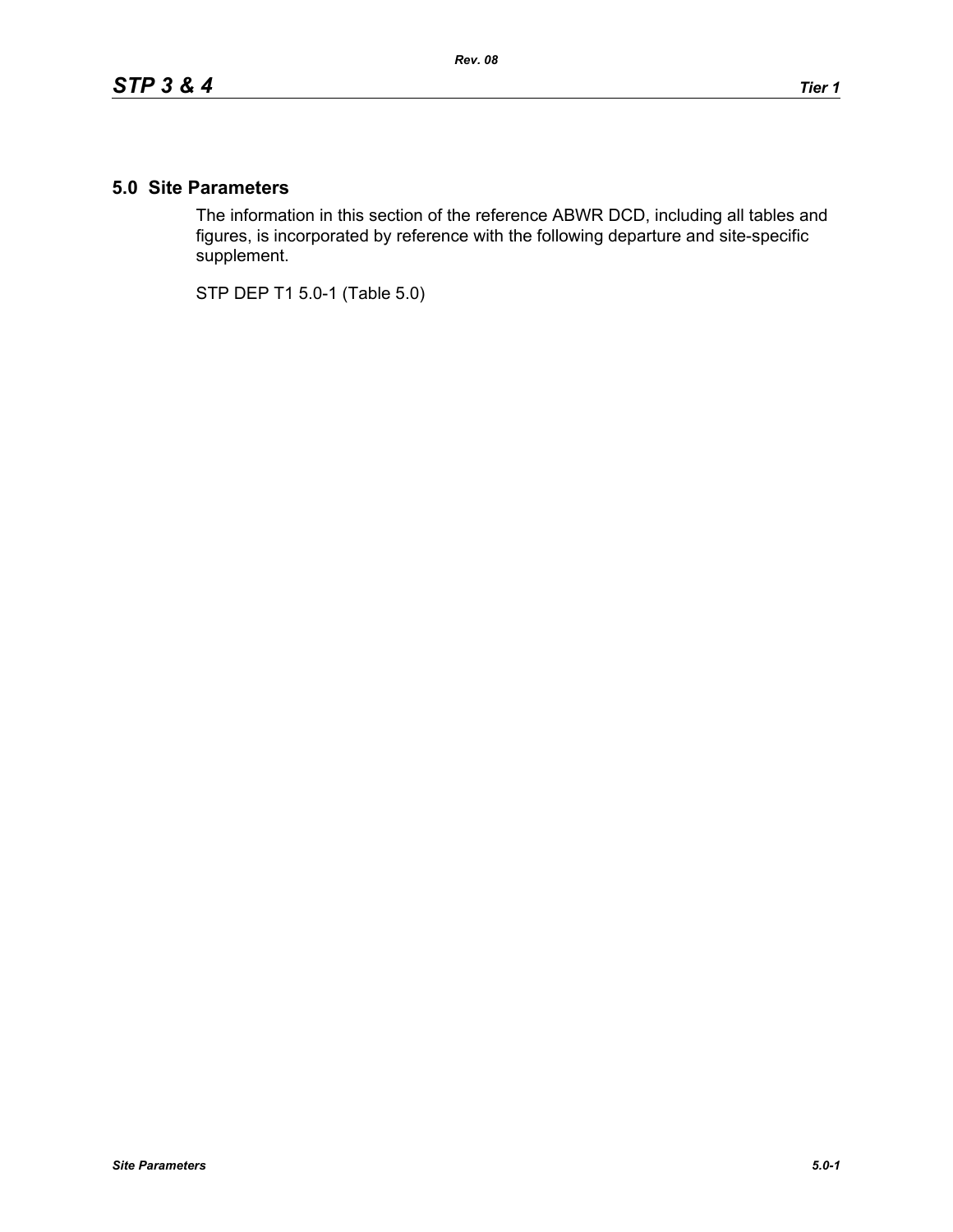| <b>Maximum Ground Water Level:</b>                                                                                                                                         | <b>Extreme Wind: Basic Wind Speed:</b>                                                                                                                                                                                                                                             |
|----------------------------------------------------------------------------------------------------------------------------------------------------------------------------|------------------------------------------------------------------------------------------------------------------------------------------------------------------------------------------------------------------------------------------------------------------------------------|
| 61.0 cm below grade                                                                                                                                                        | 177 km/h <sup>(1)</sup> /197 km/h <sup>(2)</sup>                                                                                                                                                                                                                                   |
| Maximum Flood (or Tsunami) Level:                                                                                                                                          | <b>Tornado</b>                                                                                                                                                                                                                                                                     |
| 30.5 cm below grade 1478.3 1219.2 cm<br>above MSL<br>Nominal plant grade of 1036.3 cm MSL<br>Flood Level = 442.0 182.9 cm above nominal<br>plant grade                     | . Maximum tornado wind speed:<br>483 km/h<br>· Maximum pressure drop:<br>13.827 kPaD<br>Spectrum $I(4)$<br>· Missile spectra:                                                                                                                                                      |
| <b>Precipitation (for Roof Design):</b><br>• Maximum rainfall rate: $49.3$ 50.3 cm/h <sup>(3)</sup><br>· Maximum snow load: 2.394 kPa                                      |                                                                                                                                                                                                                                                                                    |
| <b>Ambient Design Temperature:</b><br>1% Exceedance Values                                                                                                                 | <b>Soil Properties:</b><br>718.20 kPa <sup>(5)</sup><br>• Minimum static bearing capacity:                                                                                                                                                                                         |
| $37.8^{\circ}$ C <sup>(8)</sup> dry bulb<br>· Maximum:<br>$25^{\circ}$ G 26.3 $^{\circ}$ C <sup>(8)</sup> wet bulb (coincident)<br>26.7°C 27.3°C wet bulb (non-coincident) | 305 m/s <sup>(6)</sup><br>• Minimum shear wave velocity:<br>• Liquefaction potential:<br>None at plant site<br>resulting from site<br>specific SSE ground<br>motion                                                                                                                |
| • Minimum: $-23.3^{\circ}C^{(8)}$<br>0% Exceedance Values (Historical Limit)                                                                                               |                                                                                                                                                                                                                                                                                    |
| 46.1°C dry bulb Seismology:<br>· Maximum:<br>26.7°C wet bulb (coincident)<br>$27.2^{\circ}$ C 31.3°C wet bulb (non-coincident) <sup>(9)</sup>                              | · SSE response spectra: See Figures 5.0a and<br>5.0 <sup>(7)</sup>                                                                                                                                                                                                                 |
| • Minimum:<br>Exclusion Area Boundary (EAB): An area whose<br>boundary has a Chi/Q less than or equal to<br>$1.37 \times 10^{-3}$ s/m <sup>3</sup> .                       | $-40^{\circ}$ C Meteorological Dispersion (Chi/Q):<br>$1.37 \times 10^{-3}$ s/m <sup>3</sup><br>• Maximum 2-hour 95% EAB<br>4.11 x $10^{-4}$ s/m <sup>3</sup><br>• Maximum 2-hour 95% LPZ<br>• Maximum annual average<br>$1.17 \times 10^{-6}$ s/m <sup>3</sup><br>(8760 hour) LPZ |

## **Table 5.0 ABWR Site Parameters**